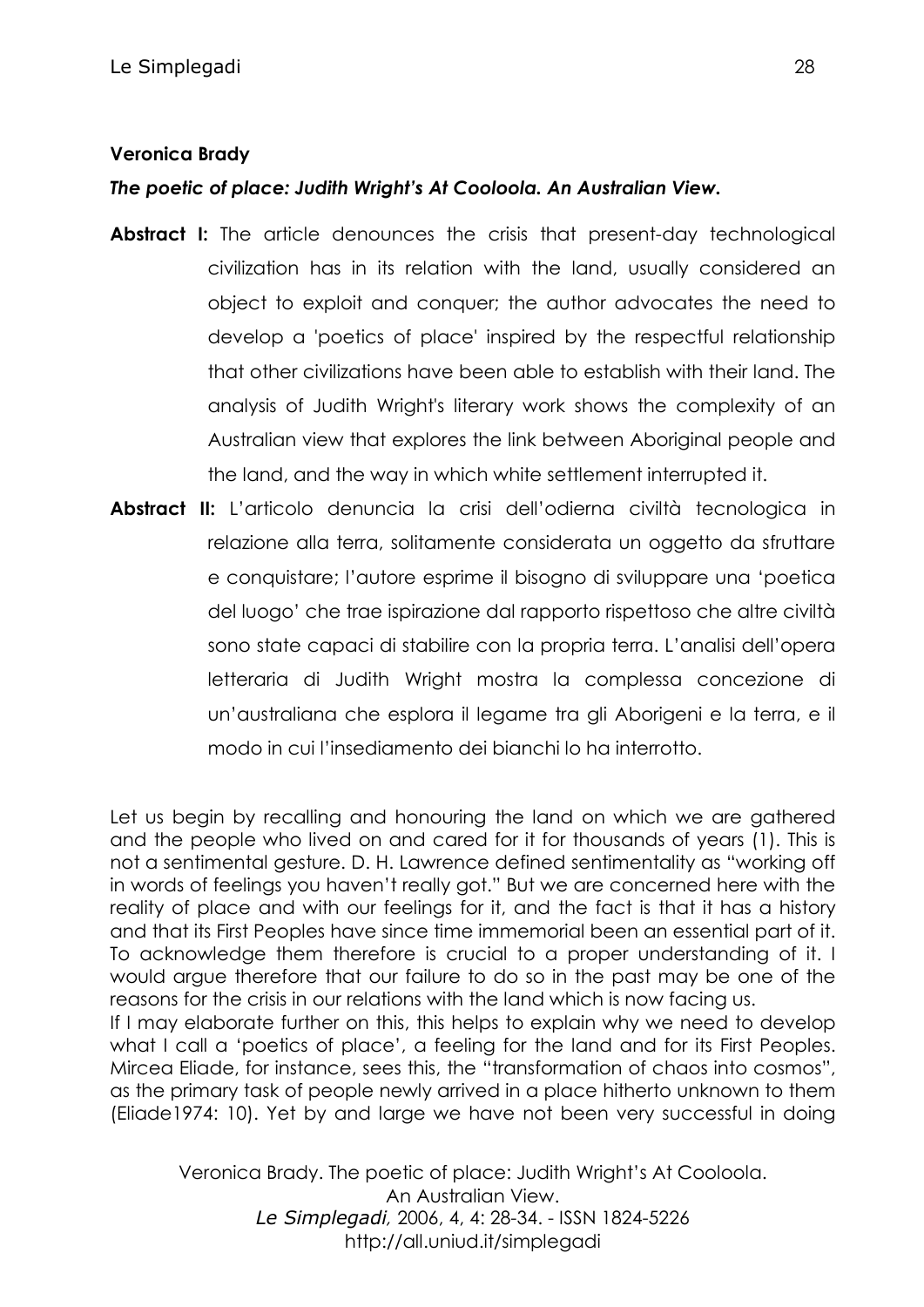this. As Aboriginal leader Patrick Dodson observes; "most Australians don't know how to think themselves into the country, into the land" whereas Aboriginal people "find it hard to think without the land" (Keeffe 2003: 35).

The controversy over the short-listing for the Archibald Prize in 2006 of an Aboriginal artist's self-portrait which was essentially a painting of the country in which she lived is an example of this difference.

In fact in the past and possibly still in the present it seems as if many of us feared the land. In the early years of settlement especially there was much talk of 'conquering' it - conquest, after all, was the dominant concern of colonisation. The first settlers mostly saw the land as an empty container to be filled with animals, crops, towns and cities and so rendered 'productive'. It was, in Paul Carter's words, a kind of theatre in which "Nature's painted curtains [were] drawn aside to reveal heroic man at his epic labour on the stage of history" (Carter 1987: xv). But it seems to me that ignoring the power of the land has held back the work Peter Hay argued to be necessary for 'any would- be civilised community': the creation of a 'moral community', that is, finding our place in the larger scheme of things, what Eliade calls the "cosmos".

The thinking of Emmanuel Levinas is relevant here. For him it is "in the laying down by the ego of its sovereignty […] that we find ethics and also probably the very spirituality of the soul, but most certainly the question of the meaning of being" (quoted in: Hand 1993: 85). What confronted us when we arrived in this country was an other-than-self, an environment very different from anything we had known on the other side of the world, a reminder that there are "more things in heaven and earth than are dreamed of in our Western culture that ultimately we are not in charge of the universe but that we are - to borrow this time from Martin Heidegger - 'thrown' into existence as *Dasein*, the point at which Being (*Sein*) knows itself as there (*da*) and mortal and finite. This, as Levinas argues, is the beginning of a genuinely ethical existence which rests on responsibility. Self is not supreme; instead it is involved in and responsible to being as a whole. It follows therefore that settling in a new country is not so much a matter of exploiting it for our own human ends, 'building on it', as of learning to dwell in it, becoming part of a larger reality, what Heidegger calls, "'the fourfold'" a relationship between 'earth and sky, divinities and mortals'" (Heidegger 1975: 1) Significantly, this is how Aboriginal peoples have always lived in and with this country, though by and large it is not typical of settler societies like ours. I want to argue, however, that it should be because what Stanner's Boyer Lectures in 1968 called the "Great Silence" which has surrounded Aboriginal people and their culture and lead us to view the land and its history almost exclusively from a "white" perspective has excluded "a whole quadrant" of reality from our understanding. (Ley 2006: 37)

But from the beginning one strain of our culture has attempted to explore and celebrate this area of reality, taking up the task of transforming 'chaos into cosmos'. This is the 'poetic' tradition, the area of the arts in general and of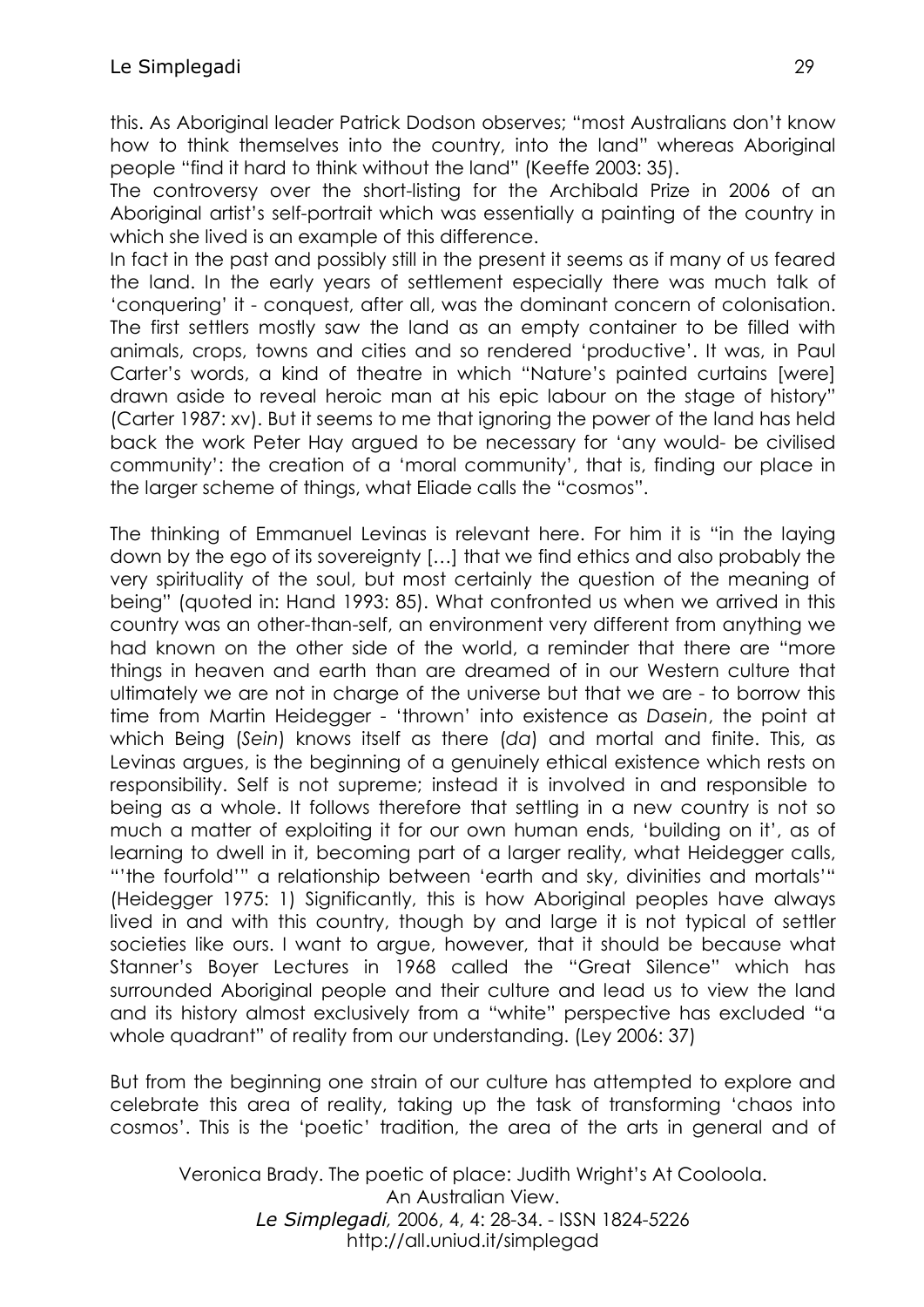poetry in particular. Concerned as it is with the dimension of the unconscious, of "the archaic, the oneiric, the nocturnal" which, Paul Ricoeur argues, is accessible only by means of symbols, "the surveyor's staff and guide for becoming oneself" (Ricoeur 1969: 348), expressing what may otherwise be inexpressible, thus interrogating many of our cultural certainties and opening up new possibilities. This, I suggest, is happening in Judith Wright's poem *At Cooloola* to which we now turn.

But first of all the poem needs to be put in context. Wright was born into a pastoral family who had lived and by the land from the first half of the nineteenth century. Unusually, however, she was not entirely at ease with this colonial inheritance, and it was the land which was the source of this unease. As a child it was her constant companion: "As a poet you have to imitate somebody," she wrote, looking back, "but since… I had a beautiful landscape outside that I was in so much and loved so much… it was my main subject from the start… It comes to me naturally". But it also became her teacher and the lessons it taught often were at odds with her culture's: "Most children are brought up in the 'I' tradition these days - the ego, it's me and what I think. But when you live in very close contact with a large and splendid landscape as I did you feel yourself a good deal smaller than just I." (quoted in: Brady 1998: 469) It called, that is to say, for the ego to lay down its sovereignty, according to Levinas the source of ethics and of "the very spirituality of the soul" (quoted in Hand 1993: 85). So the land was not just a background to the self but an active force at work upon and within it, 'full of a deep and urgent meaning' which challenged the colonial culture to which she belonged:

"These hills and plains… these rivers and plants and animals… contained the hidden depths of a past beyond anything that cities and the British invasion had to offer." (Wright 1992: 51)

Her loyalty lay there in the land, not in the glorification of settlement. So her much quoted poem *Bullocky*, which is often read as a celebration of the pioneering myth, actually presents him not as a hero but as a madman.

In "the hidden depths of the past" which she sensed in the land bespoke a presence which was also an absence for which she was somehow responsible. One of her early poems *Bora Ring*, for instance, a reflection on the remains of an Aboriginal ceremonial site, is about this presence:

The hunter is gone: the spear is splintered underground; the painted bodies a dream the world breathed sleeping and forgot. The nomad feet are still.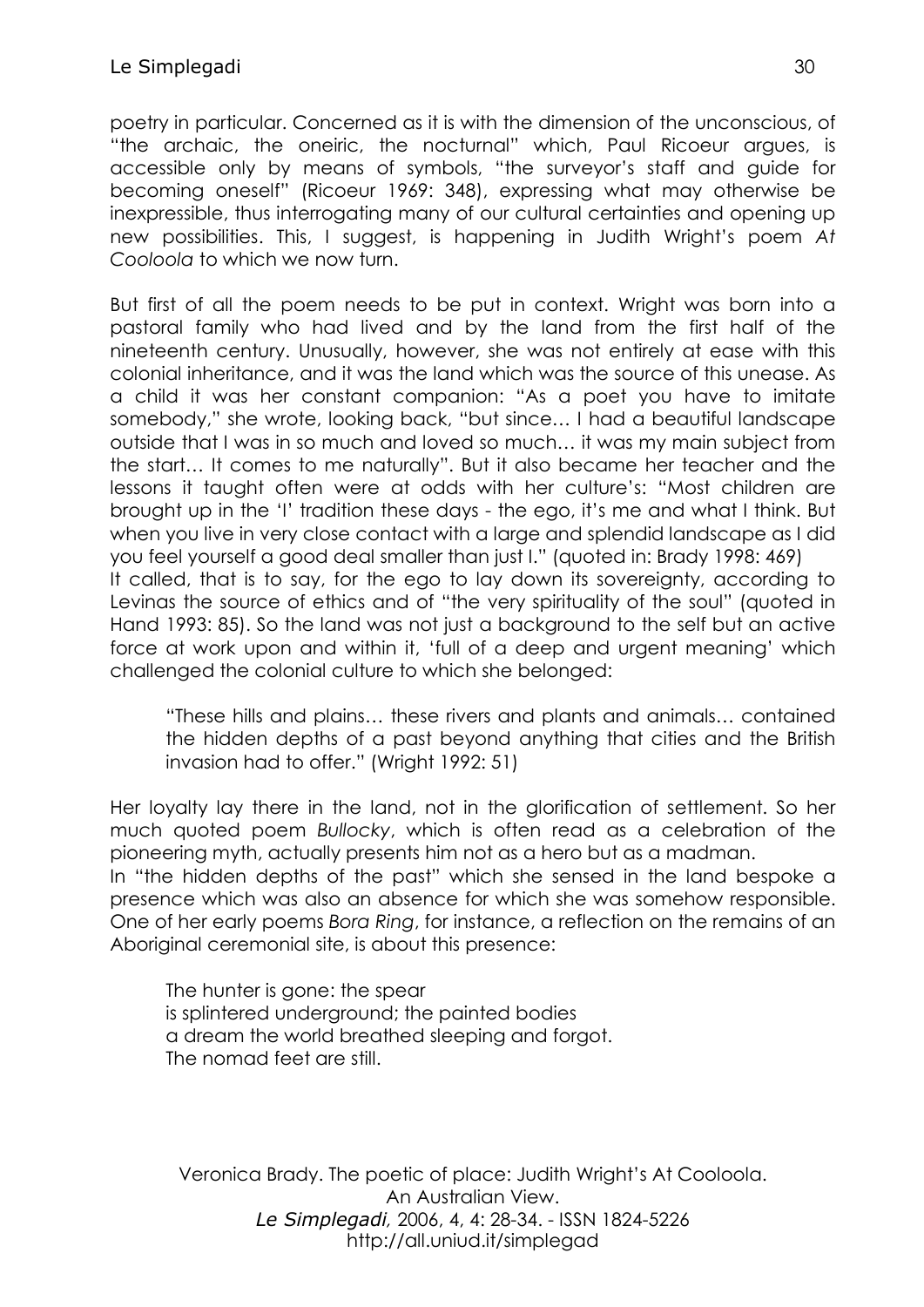But the responsibility remains. Their absence speaks 'an unsaid word', an accusation that fastens in the blood the ancient curse, the fear as old as Cain (Wright 1994: 8).

In this world view we are all responsible for and to one another and to the land as living presence.

In this way she dissents from her inheritance: *For A Pastoral Family* written in the 1980s reflects on the imperial assumptions of her forbears,

[...] men and women who took over as if by right a century and a half in an ancient difficult bush.

And after all the previous owners put up little fight,

did not believe in ownership, and so were scarcely human

but finds in this inheritance an ambiguous "base for poetry / a doubtful song that has a dying fall" (Wright 1994: 406), rejecting its implicit assumption that might equals right which therefore accepts the inevitability of Aboriginal dispossession, the logic of the imperial history which has more or less obliterated the Aboriginal story which was exemplified by the judgement in the case of the Yorta people in Victoria, for instance, which argued that 'the tides of history' had flowed over their land and abolished any claim they might have had to it.

Wright's for the land, however, took her beyond this kind of history to the time of the earth which had a different kind of story to tell. Another early poem, *Nigger's Leap, New England* (Wright 1994: 15-16) is about this story. It is a meditation on a place not far from where she grew up where in the nineteenth century Aboriginal people were driven over a cliff in retribution for spearing some of the settlers' cattle. But the power of place interrogated her:

Did we not know their blood [that] channelled our rivers, and the black dust our crops ate was their dust.

As far as the earth is concerned 'all men are one man at last' and those who died here are 'ourselves writ strange'. So

...[w]e should have known the night that tided up the cliffs and hid them had the same question on its tongue for us.

This awareness contrasts with the ideological complacency which leads one critic to write that the poem "has for its subject… the suicide of the Aboriginals years ago". (Brissenden 1968:42). As the use of the adjective "Aboriginals" rather the noun, 'Aborigines' suggests, he sees them collectively merely as part of a category different from his own and, as the word 'suicide' implies, somehow morally deficient. He is unable to think outside his ethnocentric frame and to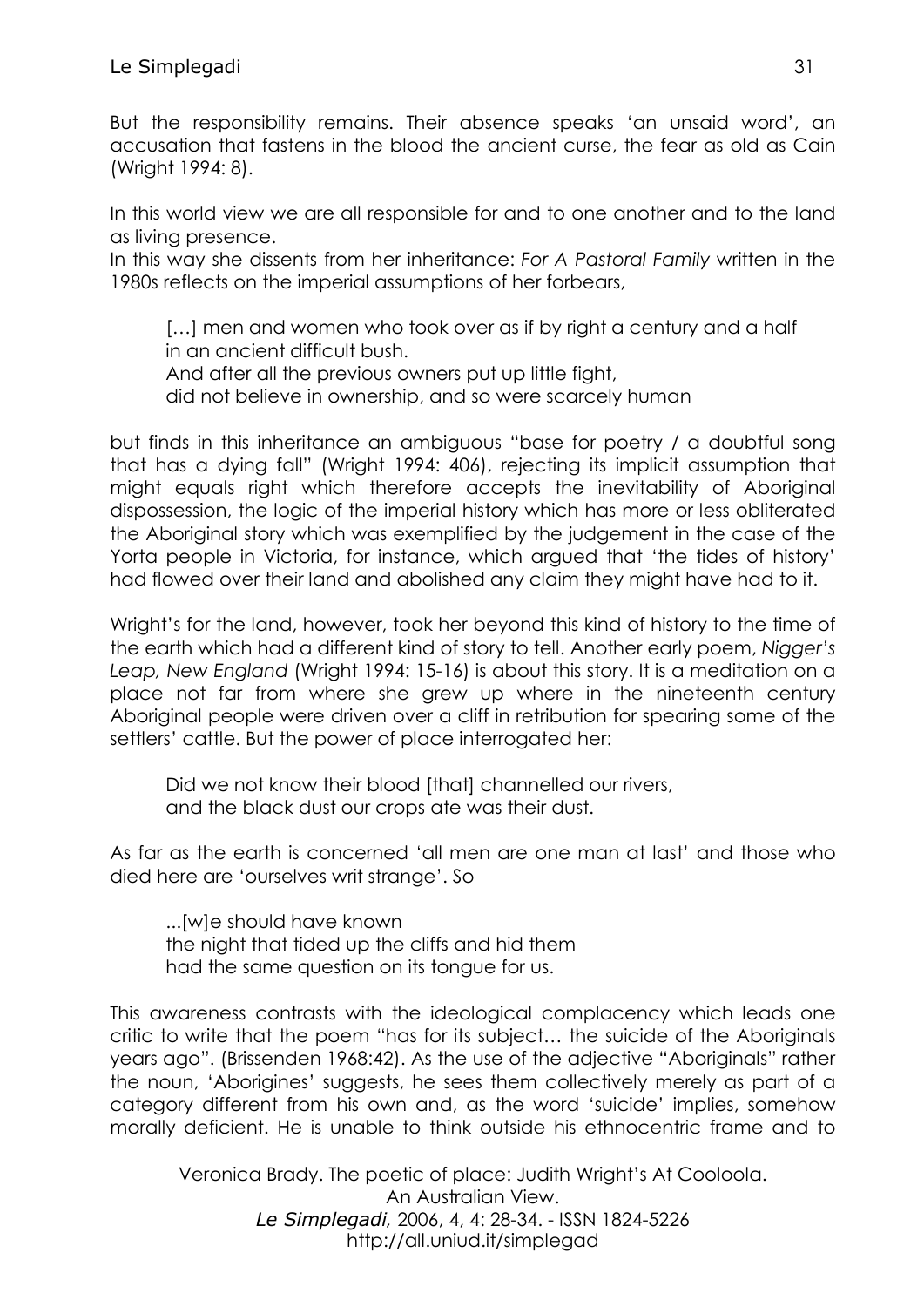acknowledge the claims of the other, an inability evident also in those who reject what they dismiss as 'the Black Armband school of history', the attempt to see things from the point of view of those excluded from official history.

Another poem, *At Coolola* (Wright 1994:140-1) explores the link between Aboriginal people and the land and the ways in which white settlement interrupted it. But it also acknowledges her own involvement through her family in this interruption, the way in which, as Levinas puts it, the "*da* of her *Dasein*" has involved the "usurpation of somebody else's place" (Hand 1993: 85). Once again, this poem is a meditation on place which offers a challenge rather than consolation, a demand which she cannot fully meet but cannot avoid.

It is set this time in a coastal area of Queensland, Cooloola, an area incidentally where clashes were later to occur between environmentalists and developers intent on exploiting the mineral sands to be found here.

It is evening and the poet is watching a blue crane fishing in a pool. But once again we are drawn into the time of the earth in the realisation that the crane and his kind have been fishing in this pool 'longer than our centuries'. He is therefore 'the certain heir of lake and evening', 'and he will wear their colour till he dies". But she is a mere onlooker, 'stranger, come of a conquering people'.

The sight of a piece of driftwood shaped like a spear thrust from the pool is a reminder of this, recalling an incident from her grandfather's diary, when one day riding at noon 'a black accoutred warrior armed for fighting' suddenly appeared before him and just as suddenly disappeared. In her family history, *The Generations Of Men* (1965), Wright associates this apparition with an incident some weeks earlier when he had come upon the bodies of three young Aboriginal warriors and one old man lying in the bush, evidently murdered. But he realised that they had been on a peaceful hunting trip since they were not wearing the feathers and clay decorations of men going to war. But they had been shot and dragged into the bush, and their bodies halfhidden by branches, perhaps the night before (Wright 1965: 50). As the local justice of the peace it was his obligation to investigate their death. But in fact he had done nothing.

The implication in the poem, however, is that this apparition is a ghost representing the dead: according to his grand daughter the discovery had remained 'a heavy load' on his conscience. But for her the debt remains as she watches the crane:

I cannot share his calm, who watch his lake, being unloved by all my eyes delight in, and made uneasy for an old murder's sake.

Ghosts, of course, have no place in current commonsense. But in Aboriginal culture they did, and still do: and the poem pays tribute to their beliefs:

Those Aboriginal people who first named Cooloola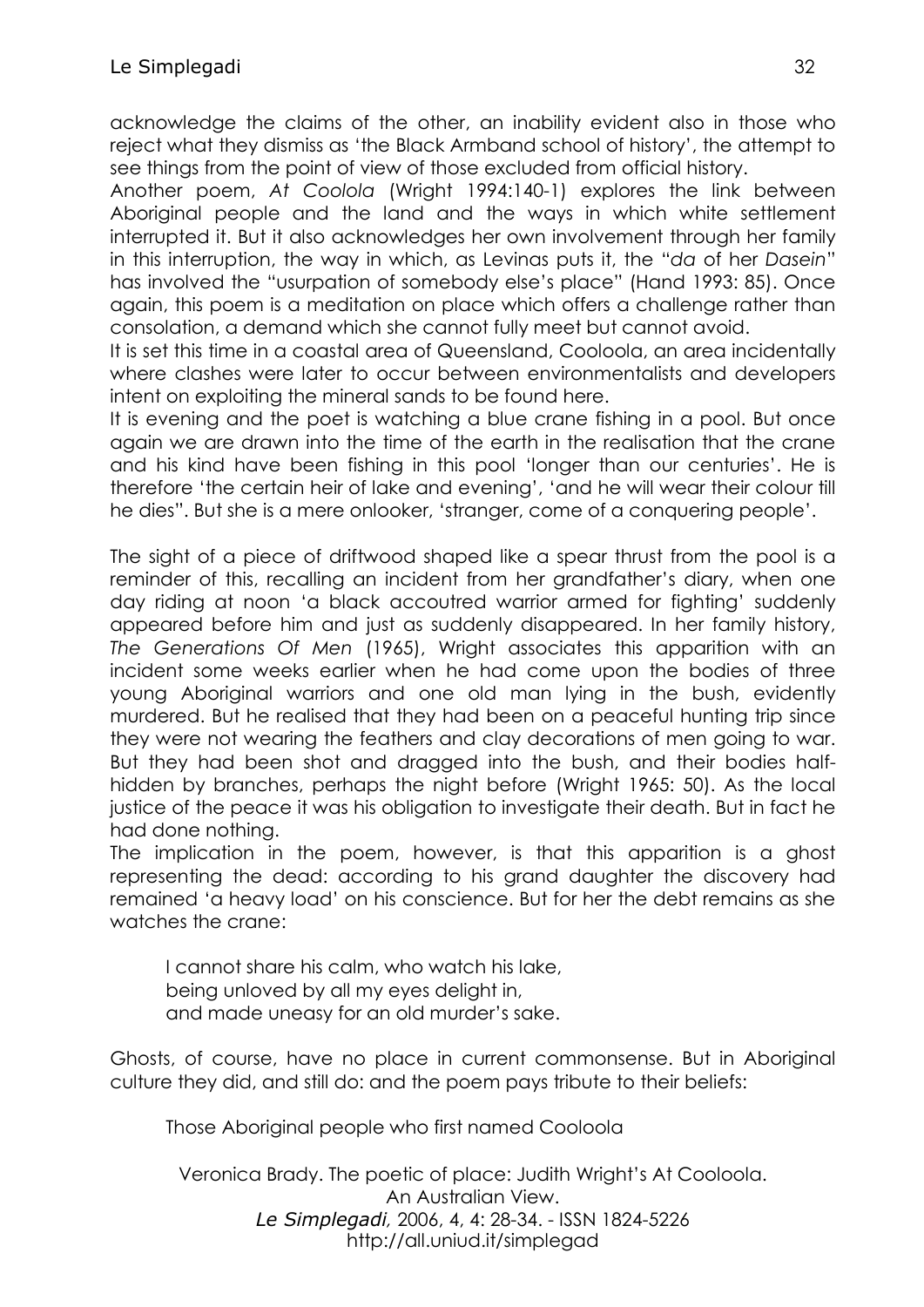knew that no land is lost or won by wars, for earth is spirit: the invader's feet will tangle in nets there and his blood be thinned by fears.

This is the crux of the poem but also of Wright's understanding of place. It is possible to dismiss this as merely 'poetic'. But many contemporary scientists, increasingly interested in and respectful of the unseen, suggest that the universe may be more open, subtle and supple than we have imagined (Harris 1998: 9), and some would even regard the cosmos as a "psychophysical entity" evolving towards increasing consciousness, "in this way both [producing] us and, ultimately, [participating] in us to become real" (Studer 1998: 21-2).

If this is so, the poetic imagination may be more illuminating than commonsense.

Wright was aware of this, writing to a friend that "even scientists...[no] longer regard the physical and the psychic as separate, and all the work being done seems to confirm this— what is the observer, what the observed? Can you tell the dancer from the dance?"(Brady 1998: 287). It may therefore be true to say, that, as Heidegger put it,

The oldest of the old follows behind us in our thinking and yet it comes to meet us in our thinking (Heidegger 1975: 10)

and that the land may therefore be haunted. The fear expressed in *At Cooloola* may be justified, not only existentially but also ethically. The fear occasioned by the death of these others, Levinas suggests, may represent not "an individual's taking fright"(quoted in Hand 1993: 84) but the beginning of genuine moral community since he argues, ethics can be seen as answer to what is said by the other - the other and the land being two sides of the one reality here.

If this is so *At Cooloola* may have important things to say about the problems facing us at the moment in the attempt to build and preserve 'moral community', to contest what Hannah Arendt calls "the catastrophic interiority of the selfish I" (quoted in Kristeva 2001: 39) by the "laying down of the ego of its sovereignty" (Hand 1993: 85). To think oneself into the country may therefore be to think oneself into the meaning of being, to "return to the interiority of nonintentional consciousness […] to its capacity to fear injustice more than death [...] and to prefer that which justifies being over that which assures it" (Hand 1993: 85). That, the penultimate stanza of At Cooloola suggests, remains a task yet to be completed by us in this country. But the land itself keeps it before us:

White shores of sand, plumed reed and paperbark, clear heavenly levels frequented by crane and swan - I know that we are justified only by love, but, oppressed by arrogant guilt, have room for none.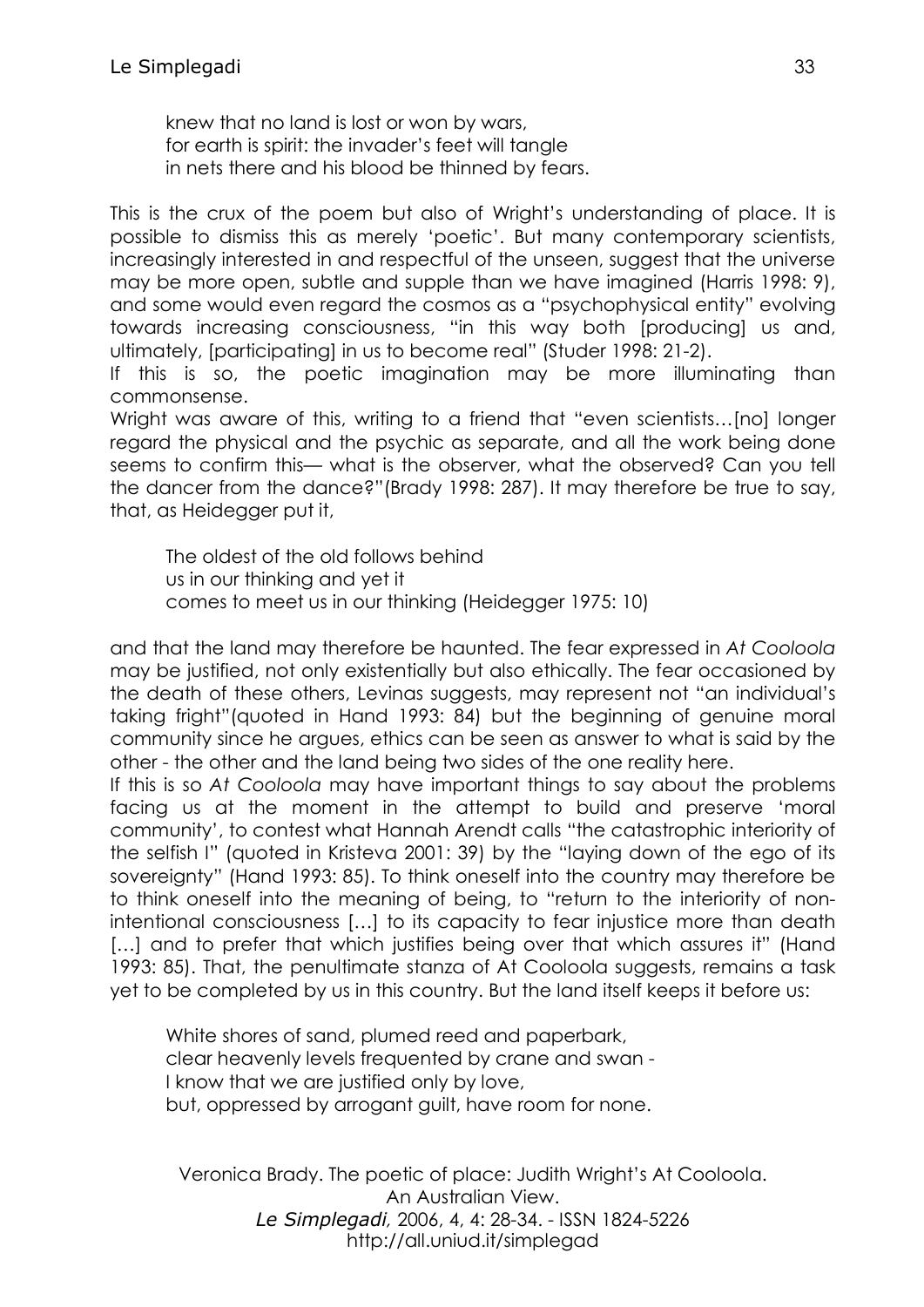## **NOTES:**

1. The land referred to here is Australia (editorial note).

## **BIBLIOGRAPHY:**

Brady V. 1998. *South Of My Days: A Biography Of Judith Wright*. Sydney: Angus & Robertson.

Brissenden R. F. 1968. "The Poetry of Judith Wright", in Thompson A.V. *Critical Essays On Judith Wright*. Brisbane: Jacaranda Press: 42.

Carter P. 1987. *The Road To Botany Bay: An Essay In Spatial History*. London: Faber & Faber.

Eliade M. 1974. *The Myth Of The Eternal Return: Or, Cosmos And History*. Princeton: Princeton University Press.

Hand S. (ed). 1993. "Ethics As First Philosophy", in *The Levinas Reader*. Oxford: Blackwell: 85.

Harris L. 1998. *Divine Action: An Interview With John Polkinghorne*. Cross Currents 48/1: 3-14.

Heidegger M. 1975. "Building Dwelling Thinking", in *Poetry, Language, Thought*. New York: Harper Colophon Books: 157.

Keeffe K. 2003. *Paddy's Road: Life Stories Of Patrick Dodson*. Canberra: Aboriginal Studies Press.

Kristeva J. 2001. *Hannah Arendt: Life Is A Narrative*. Toronto: University of Toronto Press.

Ley J. 2006. "How Small The Lights Of Home": Andrew Mc Gahan And The Politics Of Guilt.' *Australian Book Review*: 280.

Ricoeur P. 1969. *The Symbolism Of Evil*. Boston: Beacon Press.

Studer J. *Consciousness And Reality: Our Entry Into Creation*. Cross Currents 48/ 1: 15-33.

Wright J. 1965. *Generations Of Men*. Melbourne: Oxford University Press.

Wright J. 1994. *Collected Poems: 1942-1985*. Sydney: Angus & Robertson.

Wright J. 1992. *Going On Talking*. Sydney: Butterfly Books.

**Veronica Brady** was born in Melbourne in 1929. She became one of the first Australian nuns to teach in a university, broadcast on radio or join in sociopolitical debate. After teaching at Loreto Convent in Kirribilli, NSW, she moved to the University of Western Australia in 1972, becoming an Associate Professor in 1991. She has spoken out publicly against the Vatican stance on abortion, homosexuality and contraception, and has been involved in the Aboriginal rights movement and the anti-uranium mining lobby. She also supports the ordination of female priests in the Catholic Church. Sister Veronica Brady is a

Veronica Brady. The poetic of place: Judith Wright's At Cooloola.

An Australian View. *Le Simplegadi,* 2006, 4, 4: 28-34. - ISSN 1824-5226 http://all.uniud.it/simplegad